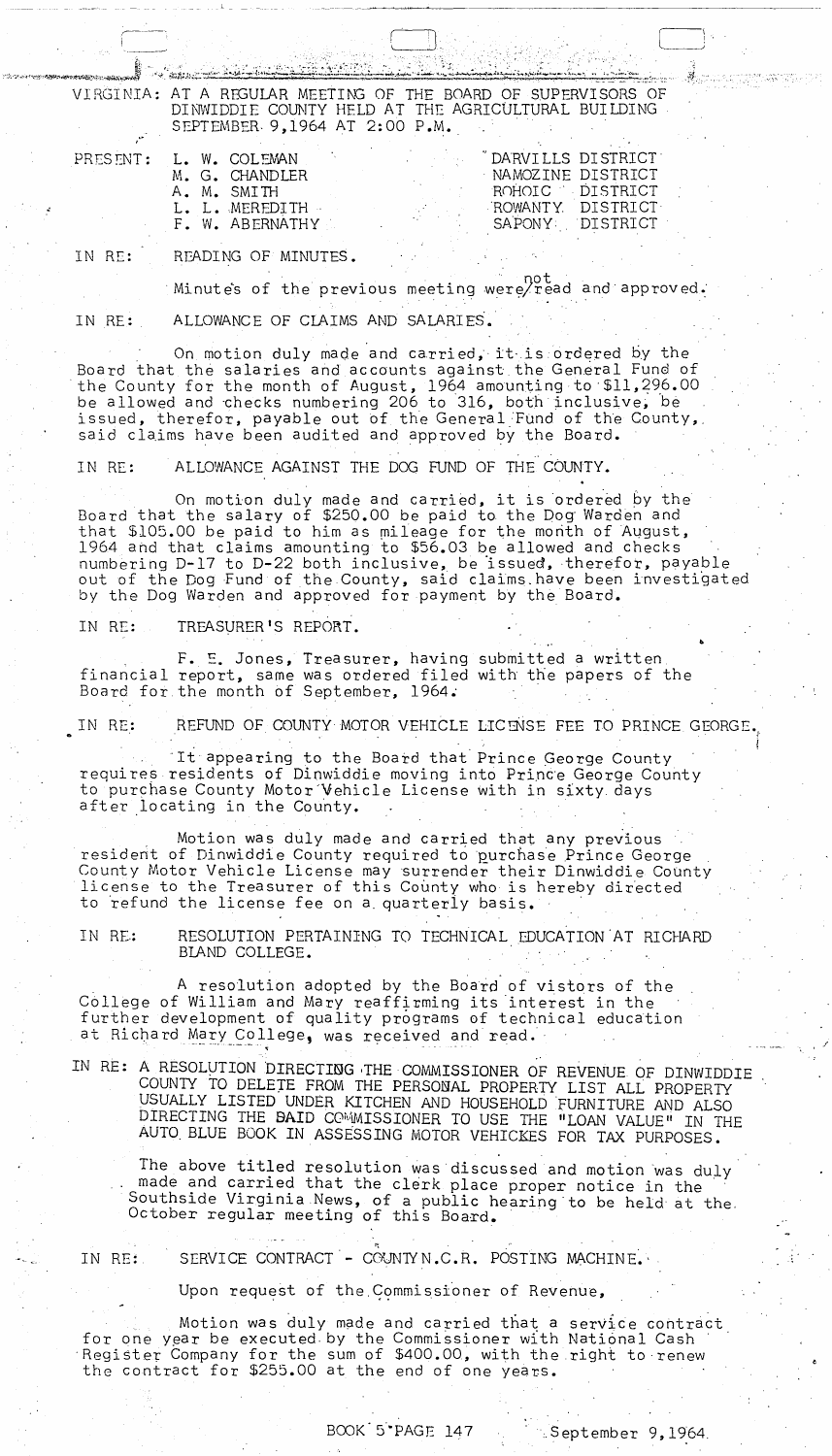IN RE.. A RESOLUTION AMENDING SECTION 4-A OF AN ORDINANCE ADOPTED BY IHE BOARD JANUARY 2ND, 1959, CHANGING THE FEE FOR DOG LICENSE FROM THE PRESENT FEES TO A FLAT FEE OF \$2.00 FOR MALE, FEMALE AND UNSEXED DOGS; AND RAISING THE FEE FOR DOG KENNEL LICENSE \$5.00.

The above titled resolution was discussed and motion was duly made and carried that the clerk place proper notice in the Southside Birginia News of a public hearing to be held at the regular meeting at the Agricultural Building October 7,1964.

IN RE: 1965 POLICE CAR BIDS.

Upon motion duly made and carried, .the Sheriff is directed to secure bids on 1965 Ford, Chevrolet and Plymouth police cars for trade-in and straight purchase.

IN RE: . AUTO GRAVEYARD ORDINANCE - ENFORCE.

The Sheriff was requested to contact owners of Auto Graveyards not complying to the County Ordinance pertaining to such graveyards, and warn them to comply.

IN RE: APPOMATTOX WATER AUTHORITY CONTRACT.

"WHEREAS, Appomattox River Water Authority has been duly created pursuant to the provisions of the Virginia Water and \$ewer Authorities Act (herein referred to as the "Act"), and is a public corporation of the Commonwealth of Virginia; and the City of Petersburg and the City of Colonial Heights have been duly created as municipal corporations of said Commonwealth; and the County of Chesterfield, County of Dinwiddie and the County of Prince George have been duly created as counties and political subdivisions of said Commonwealth; and' the five cities and counties are the political subdivisions participating in the creation of Appomattox River Water Authority; and

Whereas, the said Authority intends to construct a water supply system designed to supply an adequate supply of water presently to the said political subdivisions which have participated in creating the Authority at this time, and is authorized under the Act to construct such water supply system and to make agreements with the said political subdivisions participating in the creation of the said Authority; and

WHEREAS, the said Authority is preparing to issue and sell bonds in the approximate amount.of Eight Million Five Hundred Thousand Dollars (\$8,500,000.00), together with any additional bonds found necessary to be issued by said Authority for the purpose of constructing said water supply system, including acquisition of land, the ing said water supply system, including acquisition of land, the<br>construction of the reservoir and pipe line, together with all<br>work necessary for the operation of said water supply system ar<br>pipe line; and work necessary for the operation of said water supply system and<br>pipe line; and

WHEREAS; separate contracts between the said Authority and the said cities and counties have been prepared pertaining to the construction of such water supply system and the providing of an adequate supply of water to the said political subdivisions, copies of which said separate contracts are attached to and made a part of the minutes of the meeting of said Authority, duly called and held on the 11th day of August, 1964; and,

WHEREAS, it is understood by and between the said Authority and the said cities and counties that the said Authority would use the said contracts when executed as the basis for obtaining credit through the issuance of the said Authority's bonds and as a means for the payment of its maintenance and operating expenses, and payment of principal and interest on the Authority's bonds, and establishment of reserves for such purposes; and

> *r-* "~'1 (<del>'usu-penumi</del>

':." -...... ~-,"' ... ~. . ..". ..... ~:.:.-'!'" .... , .~~""" ::::'. --:::--..;;:;:;0. ·.... ==~~=~:~0=::s~:.:;r:".~~~:r;':".~~~f;:,~;::;?~l@'''''';~~~~.);:i<.,;:;:;;""'~~c:;,,:~.:".;: \.~ r---=----::--::--i'·-,; ---~

 $x \rightarrow \infty$ ;:-" . ..~ .. -,-' ~ .~

""--1

ب<br>ا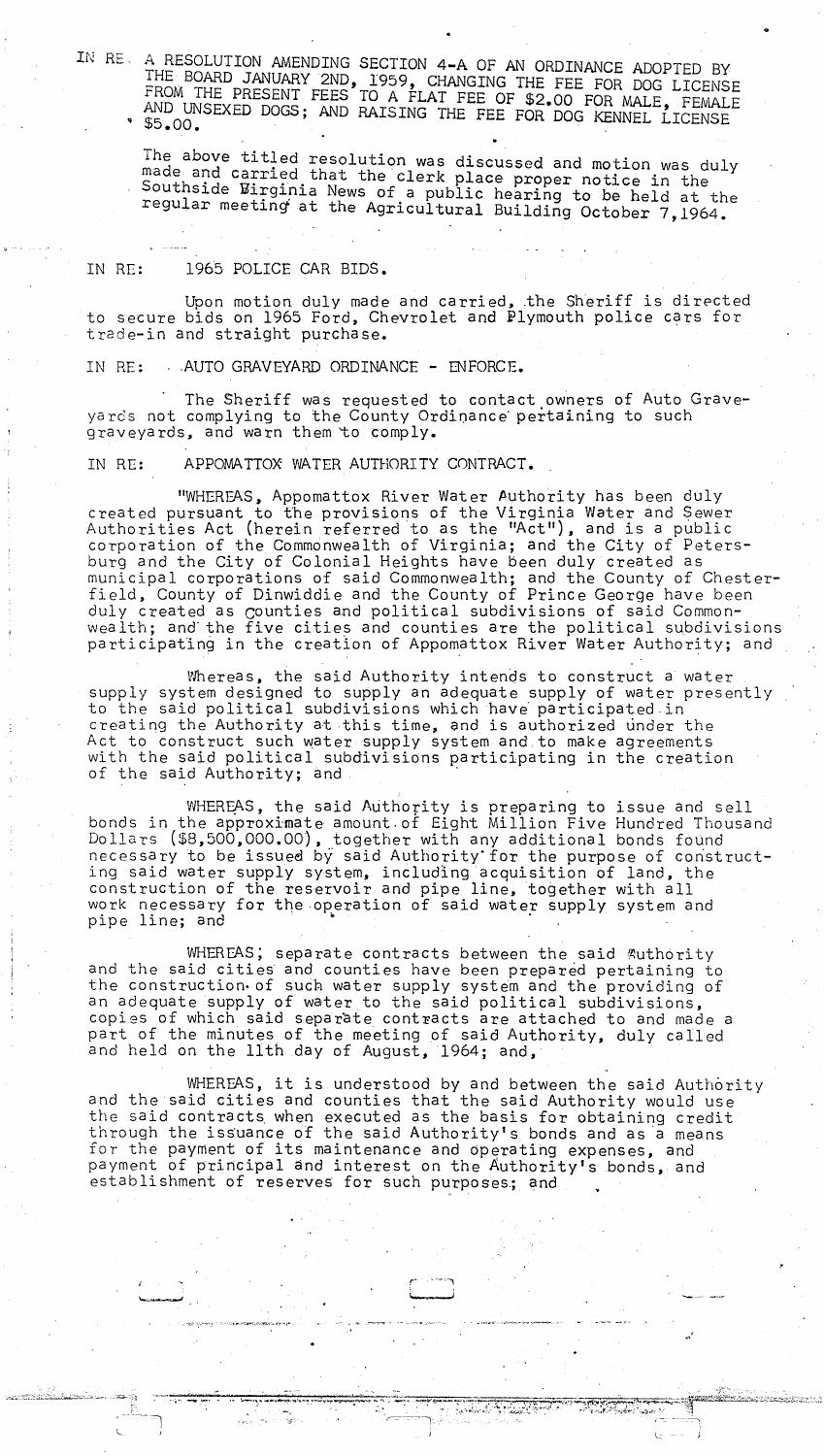WHEREAS, Appomattox River Water Authority, by a resolution adopted at a meeting of said Authority duly called and held at the principal office of the corporation in the City of Petersburg, Virginia, on August 11, 1964, at 11  $\delta$ 'clock A.M., authorized and directed George F. Brasfield, Chairman of Appomattox River Water tuthority, to execute the aforesaid contract on behalf of said Authority, and F.K. Martin, Secretary of said Authority, to attach the seal of the said Authority thereto, and to duly attest the same;" and

**CONSECTION** 

Whereas, the contract between the said Authority and the County of Dinwiddie, a political subdivision of the Commonwealth of Virginia, has been presented to· this meeting, read, discussed and approved, a copy of which is attached to the minutes of this meeting;

NOW, THEREFORE, upon motion duly made, seconded and unanimously passed the following resolution was adopted:

"RESOLVED that the Chairman of the Board of Supervisors of Dinwiddie County be, and he is hereby, authorized and directed to execute the aforesaid contract on behalf bf the County of Dinwiddie,Virginia, and. the Clerk of said Board is hereby authorized and directed to attach the seal of said County to said contract, and to duly attest the same."

IN RE: PLAQUE IN MEMORY OF GENERAL WINFIELD SCOTT.

 $\_$  L  $\pm$  L  $\_$ 

Supervisor L. L. Meredith announced that on September 20th at 3:00 P.M. dedication cermonies would be held in the Courthouse room for the plaque in memory of General Winfield Scott.

IN RF: REFUND OF PART OF CASH BOND - BOGESE.

Mr. George Bogese having appeared before the Board and stated that \$3000.00 worth of construction had been done on the streets in Ramblewood cubdivision under the conditions of an \$8,000.00 cash bond executed by his corporation; and requested refund of \$3,000.00 of the \$8,000.00 deposit and,

The Resident Engineer having substantiated the statement by Mr. Bogese,

Motion was duly made and carried that the Clerk refund to Mr. Bogese \$3,000.00 from the \$8,000.00 cash bond.

IN RE: REFUND OF CASH BOND - H. R. CURRIN'.

Mr. H.R. Currin having appeared before the Board and stated that the street in his "Lakewood Subdivision" had been completed to State Specifications under the conditions of a \$1,500.00 cash bond and requested refund of- this bond, and,

The Resident Engineer having substantiated Mr. Currin's statement,

Motion was duly made and carried that the cash bond of \$1,500.00 plus any accruded interest be paid Mr. Currin.

IN RE: PLANNING COMMISSION - REQUEST REPORT ON EXECUTIVE SECRETARY.

Upon motion duly made and carried the County Planning CommIssion is requested to report on the advantages and disadvantages of a County Executive Secretary.

IN RE: PLAT-JOHN JAMES SEAL PROPERTY - NOT APPROVED.

A plat of 1/2 acre conveyed to John James Seal by Virginia Ercelle Dyson having been presented for approval of this Board and,

It appearing that this plat does not conform with Section 2.29-2 of the County Subdivision Ordinance,

Motion was duly made and carried that this plat not be approveq and the Clerk is directed to mark same on the plat.

IN RE: PLAT + JOHN R. CRICHTON - NOT APPROVED.

A plat of 0.689 acre conveyed tq John R. Crichton by W. D. Harvell having been presented for approval of this board and,

It appearing that this plat does not conform with Section 2.92-2 of the County Subdivision Ordinance,

BOOK 5 PAGE 148 September 9,1964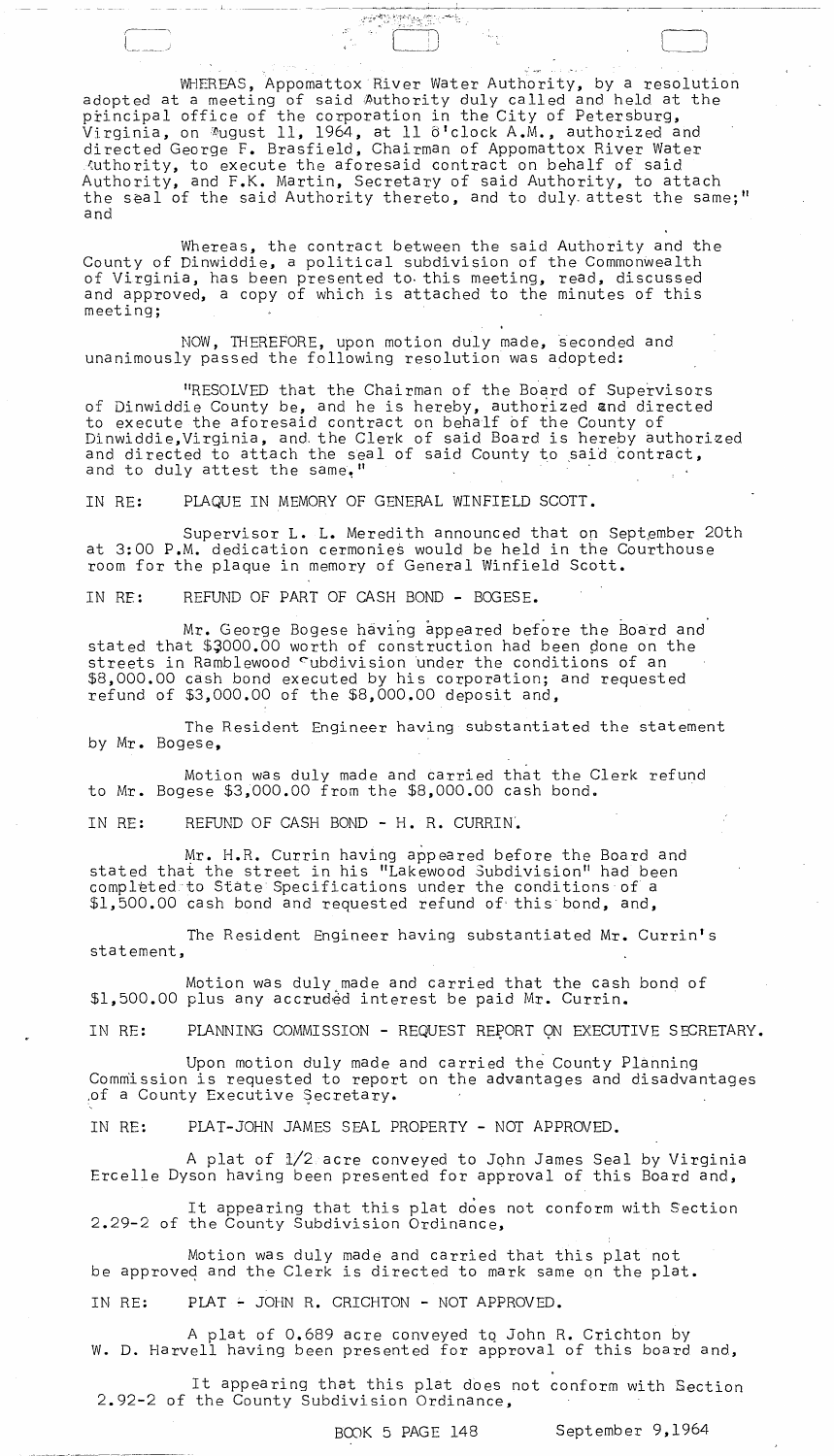Motion was duly made and carried that this plat not be approved and the Clerk is directed to mark same.

IN RE: PLAT - 1 ACRE TO LEROY CRENSHAW.

A plat of 1 acre conveyed to Leroy Crenshaw having presented for approval, and it appearing that this parcel contain 1 acre as required 2.29-2 of the County Subdivision Ordinance,

Motion was duly made and carried that this Board approves this plat as presented with the requirement that any building permit must have the prior approval of the Department of Health before its issuance by the Commissioner of Revenue.

IN RE: CERTAIN PLATS NOT TO BE RECORDED.

It appearing to the Board that a number of parcels of land containing less than one (1) acre are being platted in violation of Section 2.29-2 of the County Subdivision Ordinance,

Motion was duly made and carried that the Clerk be and hereby is directed to reject all plats submitted for recording that do not comply with the said Section 2.29-2.

The Clerk is directed to mail a copy of this Section to Surveyors in this area.

IN RE: MEETING ON ANNEXATION WITH PETERSBURG COUNCIL.

The Board having met with the Council of the City of Petersburg in the Executive Session to discuss the proposed Annexation of property in Dinwiddie County by the City of Petrsburg and Petersburg City Council having presented a proposal to annex Sections B, D and E as shown on a plat of Dinwiddie County filed with the Board of Supervisors, and,

It having been mutually agreed that Dinwiddie County would take sixty (60) days to make a study of the proposal and give a definite answer as to their willingness not to contest the said proposal or offer a counter proposal,

Motion was duly made and carried that the members of this Board individually and collectively make a study of the Petersburg Council's proposal and give their answer to the Council within sixty (60) days.

IN RE: WRIGHTS ROAD - PETITION - SECONDARY SYSTEM.

A petition signed by A. R. Springston, Wilson, Virginia, and others having been presented requesting that a road known as Wrights Road be taken into the State Secondary System,

Motion was duly made and carried that the petition be filed for consideration by the Road Viewers in April, 1965.

IN RE: ROUTE 699 - DISCONTINUED.

WHEREAS, Secondary. Route 699, beginning at a point 0.95 mile east of Route 708 running in a southerly direction to a point on the said Route 699 0.35 mile west of Route 611 a distance of 1.20 mile, appears to serve no public necessity and should be discontinued as a part of the Secondary System of State Highways.

NOW, THEREFORE, BE IT RESOLVED: That the State Highway Commission be requested to take the necessary action to discontinue  $\mathfrak f$  the said portion of Route 699 as a part of the Secondary System of State Highways as provided in Section 33-76.7 of the Code of Virginia of 1950, as amended.

WHERE: ROUTE 692 - DISCONTINUED.

**.**<br>په

 $4.4$  $\sim$   $\sim$ 

 $^{7}$   $\mathcal{A}_n$ 

WHEREAS, Secondary Route 692 beginning from a point 2.35 miles South of Route 40 running to Route 644 a distance of 0.60 miles appears to serve no pbulic necessity and should be discontinued as a part of the Secondary System of State Highways.

 $\gamma$  .

 $^{46}$  of NOW, THEREFORE, BE IT RESOLVED: That the State Highway Commission be requested to take the necessary action to discontinue the said portion of Route 692 as a part of the Secondary System of State Highways as provided in Section 33-76.7 of the Code of Virginia of 1950, as amended. There being no further business the meeting was adjourned.

 $r^*$  -noidery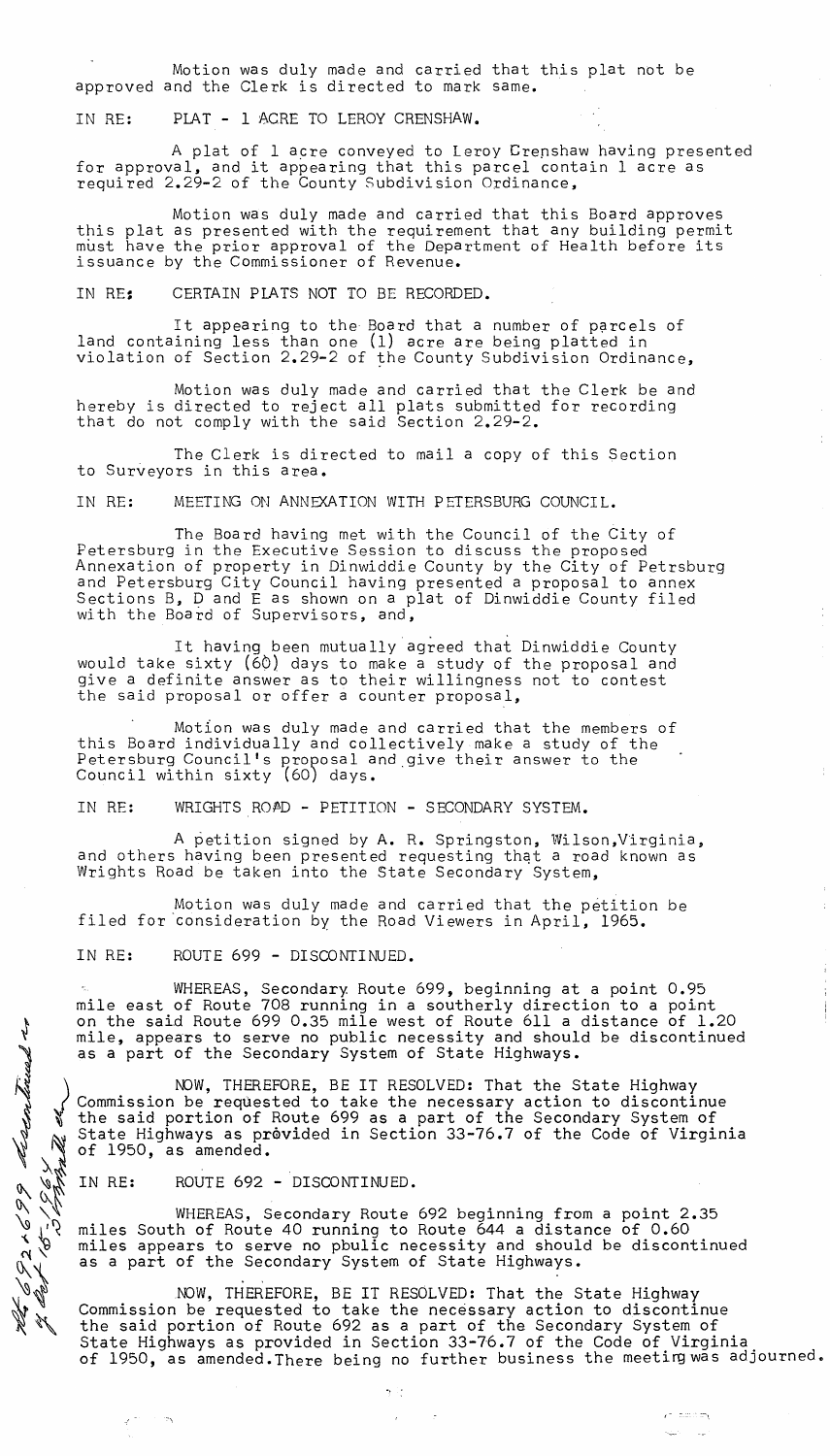IN RE: PLAT - J. C. OLGERS III - NOT APPROVED

A plat of 0.8 acre conveyed to J. C. Olgers III by J.C. Olgers having been presented for approval of this Board and,

LJ

.. \_~\_.\_.- ~~~~~--'------------------.----~-.--~

It appearing that this plat does not conform with Section 2.29-2 of the County Subdivision Ordinance,

Motion was duly made and carried that this plat not be approved and the Clerk is directed to mark same on the plat.

IN RE: BOARD OF ZONING APPEALS.

Board The/of Supervisors requested Judge Mayes of the Circuit Court to appoint five members to act as a Board of Zoning Appeals as prov $\mathrm{i}\mathrm{d}$ ed by Section 15.1–494 of the Code of Virgin $\mathrm{i}\mathrm{a}.^{\dag}$ 

There being no further business the meeting was adjourned.

Attest: 7/19000000

<u>JN Coleman</u> .W. Coleman, Chairman

 $\mathcal{F}^{\text{max}}_{\text{max}}$ 

 $\hat{\mathcal{A}}$